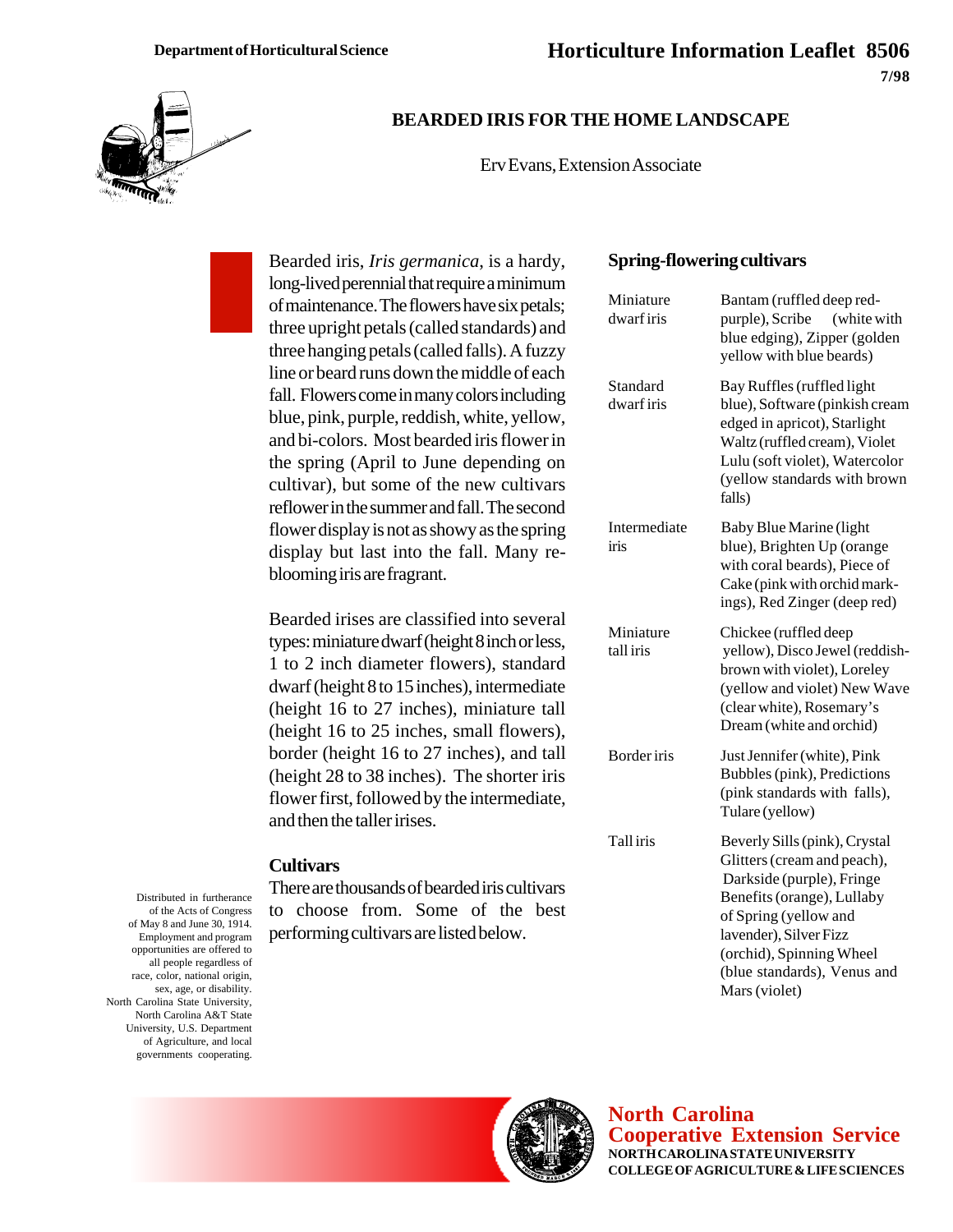#### **Repeat blooming cultivars**

| Miniature dwarf       | Ditto (cream and maroon bicolor)                                                                                                                                                                                                                                                                                                                                                                                                                                                                                                                                                                                                          |
|-----------------------|-------------------------------------------------------------------------------------------------------------------------------------------------------------------------------------------------------------------------------------------------------------------------------------------------------------------------------------------------------------------------------------------------------------------------------------------------------------------------------------------------------------------------------------------------------------------------------------------------------------------------------------------|
| Standard<br>dwarfiris | Baby Blessed (light yellow), Jewel Baby<br>(deep purple), Plum Wine (plum red with<br>violet shading), Refined (pale yellow), Sun<br>Doll (yellow)                                                                                                                                                                                                                                                                                                                                                                                                                                                                                        |
| Intermediate<br>iris  | Blessed Again (light yellow), I Bless<br>(cream, flowers nearly all summer), Honey<br>Glazed (pale yellow standards with<br>mustard-yellow falls), Low Ho Silver<br>(silvery white)                                                                                                                                                                                                                                                                                                                                                                                                                                                       |
| <b>Border</b><br>iris | Double Up (blue and white bicolor with<br>dark violet borders), Ultra Echo (lavender<br>with violet)                                                                                                                                                                                                                                                                                                                                                                                                                                                                                                                                      |
| Tall<br>iris          | Bountiful Harvest (white and purple),<br>Champagne Elegance (white and pink<br>bicolor, ruffled petals), Clarence (white<br>with violet falls), Feed Back (medium blue-<br>violet), Eternal Bliss (violet with tangerine<br>falls), Late Lilac (lilac), Immortality (white,<br>may rebloom up to three times), Misty<br>Twilight (pale violet-blue), Pink Attraction<br>(ruffled pale pink), Queen Dorothy (white,<br>stitched with violet edges, nearly an<br>everbloomer), Silver Dividends (white),<br>Suky (violet with white zones), Summer<br>Olympics (light yellow), Violet Music<br>(violet), Zurich (white with yellow beards). |

# **Growth habit**

Iris have thick, fleshy, underground stems (called rhizomes) that store food produced by the sword-shaped, semi-evergreen leaves. The rhizomes grow best when planted at or slightly below the soil surface with feeder roots penetrating the soil below.

Each year underground offsets develop from the original rhizome. Buds produce a large fan of leaves and several flower stalks. Success with iris depends on keeping the rhizomes firm and healthy. In general, this is done by providing the rhizome good drainage while the feeder roots below remain moist but not wet.

# **Site Selection and Preparation**

A full sun exposure is preferred; however, some of the delicate pink and blue iris hold their color better in partial shade. Excessive shade will reduce or prevent flowering. Good soil drainage is essential to prevent rhizomes from rotting. It may be necessary to plant the rhizomes in raised beds (at least 6 inches high) to obtain proper drainage.

Iris will grow in many soil types but a light, loamy soil with a pH of 6 to 7 that has been amended with organic matter is preferred. A tight clay soil may keep the rhizome too wet and should have organic matter (pine bark, compost) incorporated to improve drainage. Manure is not usually recommended for iris but can be used if well-rotted and incorporated at least 6 inches deep into the bed (should not come in contact with rhizomes).

Fertilization of iris is important to obtain best results, but must be done in moderation. Nitrogen, potash, and phosphorus are essential for iris, but excessive nitrogen promotes lush growth that is more susceptible to rot diseases. At planting, incorporate  $\frac{1}{2}$  pound of a low nitrogen fertilizer such as 5-10-10 per 50 ft<sup>2</sup> (1 $\frac{1}{2}$ oz per 10 ft2 ). Taking and following the results of a soil test is the preferred method to determine fertilizer amounts.

## **Planting**

The best time to plant bearded iris is July through September. This will allow them to become well established before winter. Container-grown iris can be planted in the spring. In a well-prepared bed, dig a shallow hole large enough to accommodate the rhizome or clump of rhizomes. Form a mound of soil in the center for the planting base. Make the mound high enough so the top of the rhizome is slightly above soil level. Spread the roots around the mound, fill with soil, and water. For a mass of color, plant at least three rhizomes (spaced 8 to 10 inches apart) or plant undivided clumps; point each fan of leaves away from the center of the group. Clumps should be spaced 18 inches apart. Mulch should be applied to fallplanted iris to reduce heaving during the winter.

# **Care and Maintenance**

Before flowering, water plants often enough to keep the soil moist but not wet. Reblooming iris should be watered during the summer, while spring-flowering iris will tolerate drought. After flowers fade, cut flower stalks back to an inch or two above the rhizome to prevent seed formation. Plants that are growing well (good green foliage) may not need fertilizing. If you fertilize, apply  $\frac{1}{2}$  cup of 5-10-10 fertilizer per iris clump after flowering. Fertilizer can burn the rhizomes; it should be applied around but not directly on them. Reblooming iris should be fertilized in the spring as new growth begins and after spring flowering ends. Iris respond to shallow (1 to 2 inches) cultivation and should not be mulched. In early fall, cut leaves 6 to 8 inches from the ground, especially if foliage disease occurs.